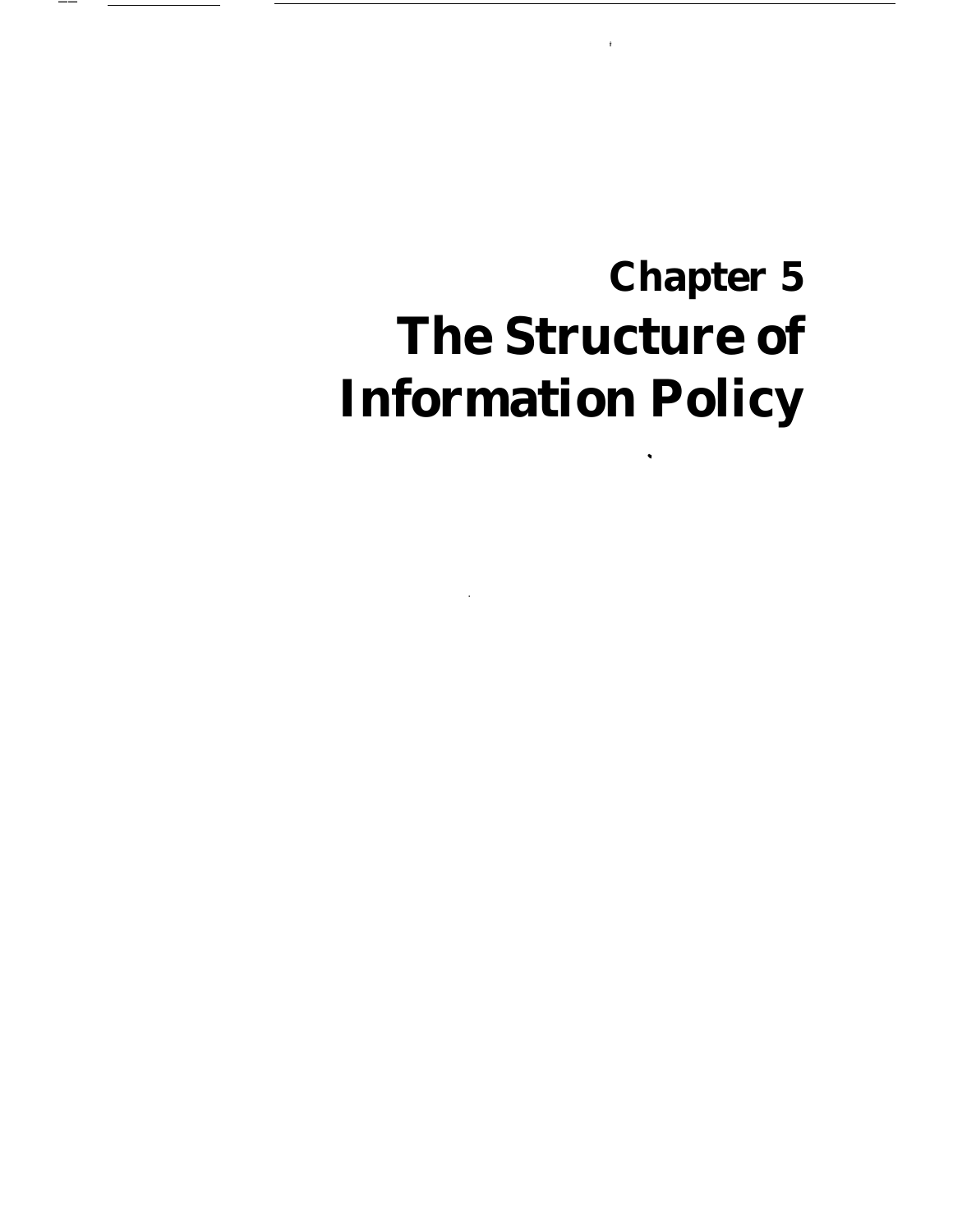# **Contents**

 $\frac{1}{\sqrt{2}}$  . The  $\frac{1}{2}$ 

| Page |  |
|------|--|
|      |  |

 $\frac{1}{2} \left( \frac{1}{2} \right) \left( \frac{1}{2} \right) \left( \frac{1}{2} \right) \left( \frac{1}{2} \right) \left( \frac{1}{2} \right) \left( \frac{1}{2} \right) \left( \frac{1}{2} \right) \left( \frac{1}{2} \right) \left( \frac{1}{2} \right) \left( \frac{1}{2} \right) \left( \frac{1}{2} \right) \left( \frac{1}{2} \right) \left( \frac{1}{2} \right) \left( \frac{1}{2} \right) \left( \frac{1}{2} \right) \left( \frac{1}{2} \right) \left( \frac$ 

 $\sim$  .  $\sim$  .  $\sim$  .  $\sim$  .  $\sim$ 

#### LIST OF TABLES

| Table No.                                                                    | Page |
|------------------------------------------------------------------------------|------|
| 4. Principal Areas of Law and Regulation Regarding Information Systems. . 55 |      |
|                                                                              |      |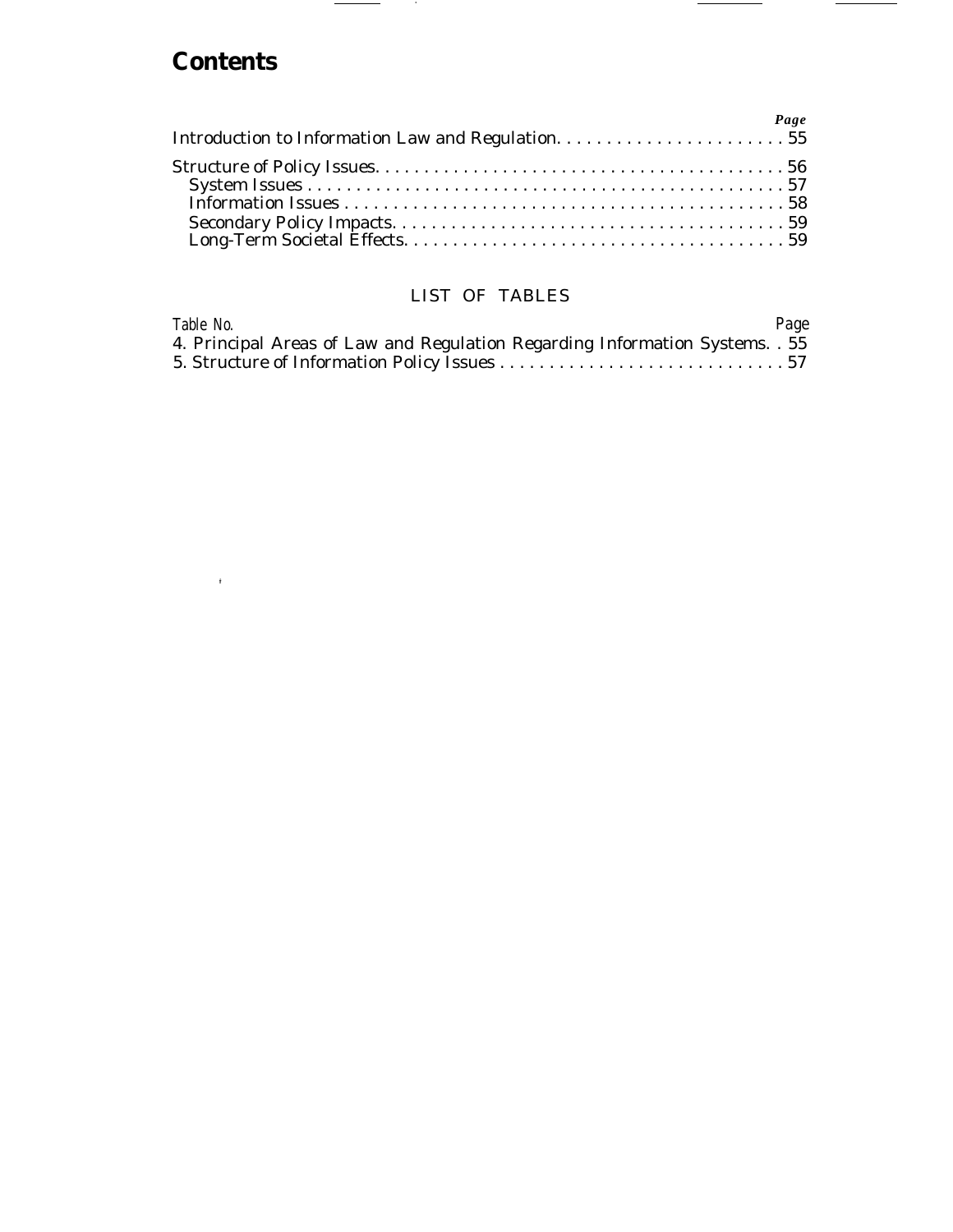# **Chapter** 5 **The Structure of Information Policy**

# **Introduction to Information Law and Regulation**

Current policies governing information systems are a composite of many specific regulations and laws, which are based on three main factors:

- 1. The areas affected or the regulatory concerns (privacy, freedom of information, etc.).
- 2. The affected sector of society (banking, education, Government, etc.).
- 3. The lawmakers and/or rulemakers (Congress, the Federal Communications Commission, State legislatures, etc.)

In the course of this study, OTA identified 14 areas of law and regulation that affect information systems or are affected by them. The classification shown in table 4 illustrates the breadth of legal and regulatory involvement and the range of participants, but does not reflect the variety of information systems users (e.g., banking, insurance, Government, or education). The applicable laws and regulations vary according to the particular sector involved.

Such a diversity of concerns cannot be encompassed by any single simple policy for-

mulation. Computer users face a confusing array of laws and regulations unless consideration is given to their overall pattern their overlaps, their contradictions, and their deficiencies. Continuation of the present situation could inhibit many socially desirable applications of information systems or could create even more intractable policy problems in the future.

The term "information policy" as it has been used to describe the Federal Government's involvement in this area is somewhat misleading. First, it is too broadly applied in reference to a miscellany of issues that include, for example, the regulation of files of personal data, Federal support of the Nation's libraries, first amendment rights for newspapers, and property rights associated with information products such as programs and data bases.

Second, the term appears to suggest that there is or should be a single uniform policy governing all the uses of information systems both in the public and private sectors.

| Area of concern                                                  | State | Federal | Regulatory | Court <sup>®</sup> | International |
|------------------------------------------------------------------|-------|---------|------------|--------------------|---------------|
|                                                                  |       |         |            |                    |               |
|                                                                  |       |         |            |                    |               |
|                                                                  |       |         |            |                    |               |
|                                                                  |       |         |            |                    |               |
|                                                                  |       |         |            |                    |               |
| Communications regulations                                       |       |         |            |                    |               |
|                                                                  |       |         |            |                    |               |
|                                                                  |       |         |            |                    |               |
|                                                                  |       |         | x          |                    |               |
|                                                                  |       |         |            |                    |               |
|                                                                  |       |         |            |                    |               |
|                                                                  |       |         |            |                    |               |
| Government provision of information<br>Government procurement of |       |         |            |                    |               |
| Information systems                                              |       |         |            |                    |               |

**Table 4.—Principal Areas of Law and Regulation Regarding Information Systems**

*a Involvement that* creates new law or interpretation

SOURCE OTA working paper on The Legal Regulatory Environment of Information Systems, June 1980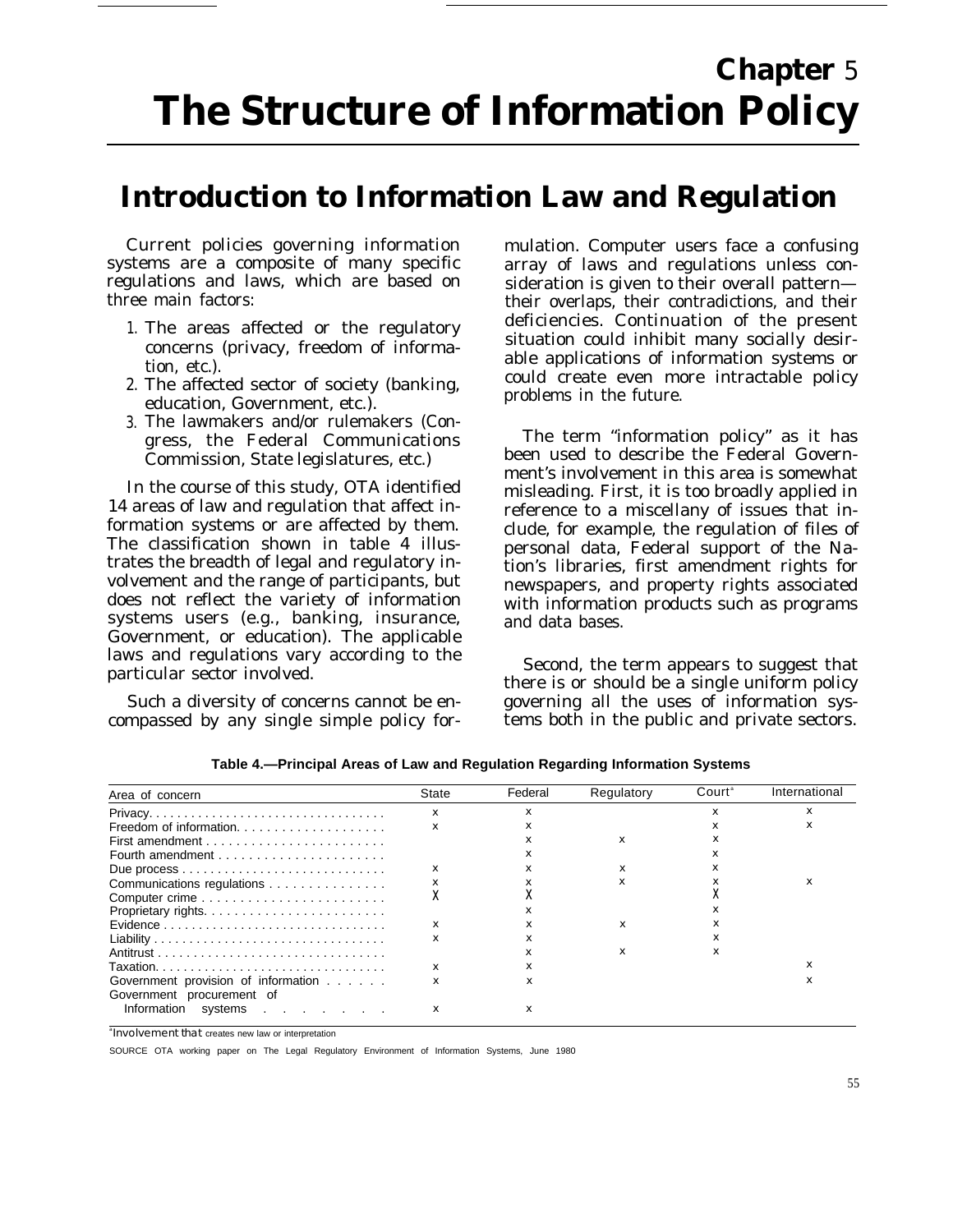In fact, no such policy exists, nor does one appear to be likely.

The analysis made by OTA has led to these findings:

• There appears to be neither a strong trend nor sentiment at present among policymakers in favor of a uniform Federal information policy that would encompass all the problems that could arise from the many possible uses of data systems. \*

- There are numerous laws and regulations, some overlapping and some potentially or actually conflicting, that directly and indirectly affect the users of information systems, the consumers of information services, and the subjects of personal information data banks.
- There is a lack of congressional focus on information policy as such, and consequently the emerging issues are not being directly addressed. \*

# **Structure of Policy Issues**

Few attempts have been made at integrating the whole range of policy issues covered by the term "information." The subject area relating to computers and public policy, however, is being increasingly analyzed. A wide range of intellectual approaches are being taken, from narrow quantitative studies of the impacts of information systems on corporate decisionmaking and the problems associated with implementation,l to broad philosophical and historical examinations of the long-term social effects of automating information systems.' <sup>3</sup>4

Several studies have been carried out and commissions formed to examine various aspects and issues related to information policy. In the field of privacy alone, for example, there have been a study project by the National Academy of Sciences, an advisory committee to the Secretary of Health, Education, and Welfare, a Privacy Protection Study Commission, and a number of studies and hearings conducted by congressional committees. Of the more than 1,500 legislative proposals submitted to either the House or the Senate during the 95th Congress, 74 new public laws emerged dealing with some aspect of information law or policy. Of these, 26 dealt with privacy, disclosure of information, confidentiality or controls on data, and transactions using computers.<sup>6</sup>

<sup>\*</sup>some recently proposed legislation would establish a comprehensive approach to certain specific problem areas, e.g. privacy and freedom of information. See H.R. 2465, 96th Cong., "Omnibus Right to Privacy Act of 1979. " Also, the National Telecommunications and Information Administration (NTIA) of the Department of Commerce has made an effort to formulate–or at least develop a framework for–national information policies. See Arthur A. Bushkin and Jane H. Yurow, *The Foundations of United States Information Policy,* (Washington, D. C., NTIA, June 1980) and Jane H. Yurow, et al., *Issues in Information Policy,* Helen A. Shaw (cd.), NTIA, February, 1981.

<sup>\*</sup>The "paperwork Reduction Act of 1980" (Public Law 96-51 1) enacted by the 96th Congress does set out a more comprehensive policy and management approach for Federal Government information systems. The Act establishes within the Office of Management and Budget an Office of Information and Regulatory Affairs and assigns to that Office a broad range of authorities and required actions.

<sup>&#</sup>x27;Henry Lucas, *Why Information Systems Fail (New* York: Columbia University Press, 1975).

<sup>&#</sup>x27;James Rule, *Private Lives and Public Surveillance: Social Control in the Computer Age* (New York: Schocken Books, 1974).

<sup>&</sup>lt;sup>3</sup>K. Laudon, *Computers and Bureaucratic Reform (New* York: Wiley -Interscience, 1974).

<sup>4</sup>Abby Mowshowitz, *The Conquest of Will: Information Processing in Human Affairs* (Reading, Mass.: Addison-Wesley, 1976).

<sup>&#</sup>x27;Alan Westin and Michael A. Baker, *Databanks in a Free* Society (New York: Quadrangle Books, 1972).

<sup>&#</sup>x27;U.S. House of Representatives, Committee on House Administration, *Information Policy: Public Laws From the 95th Congress,* Jan. 31, 1979.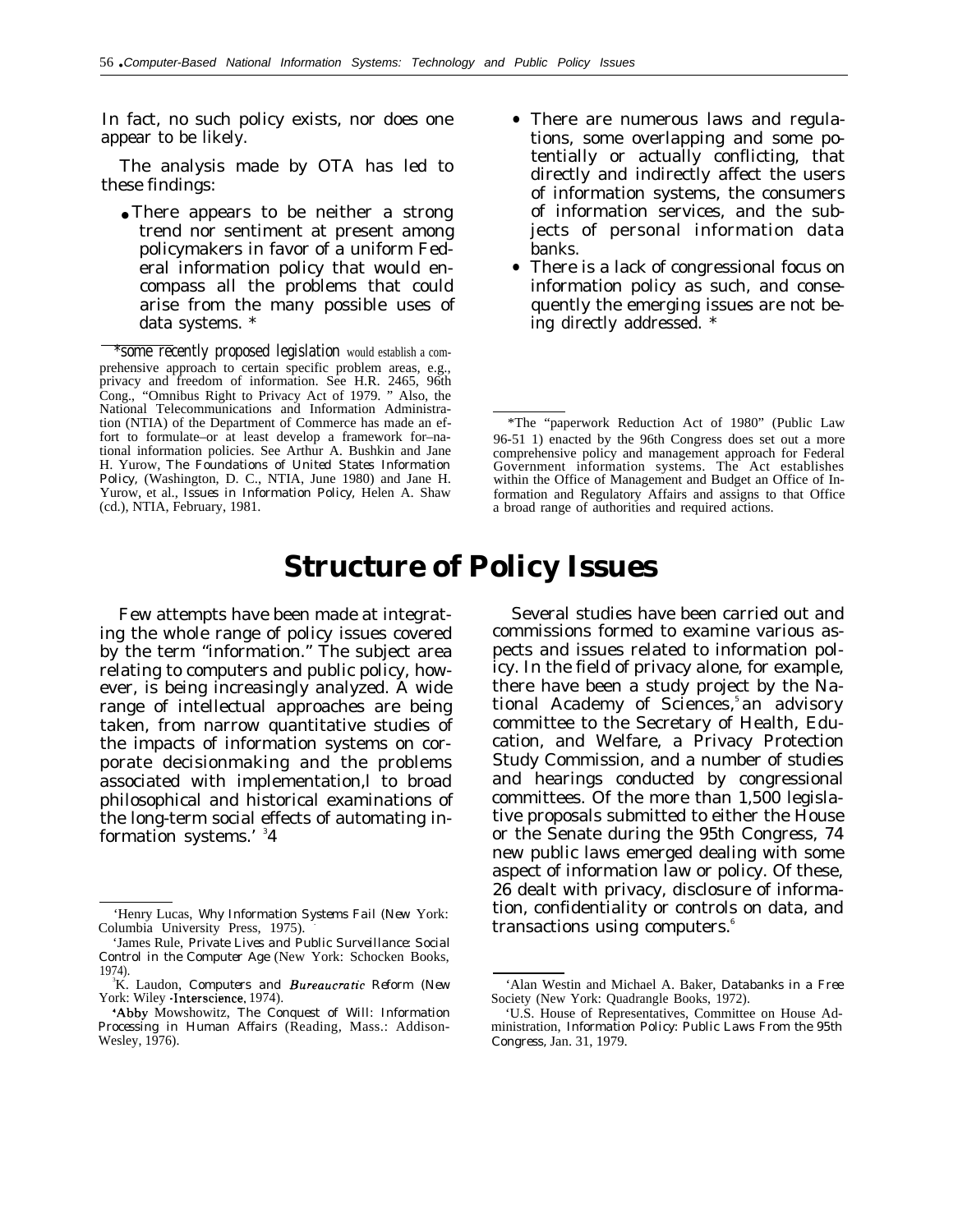Another indication of the extent of activity is the *Congressional Research Service Listing of New and Completed Projects.* It covers ongoing work and projects completed within the last 6 months that have been carried out by the Congressional Research Service, the General Accounting Office, the Office of Technology Assessment, and the Congressional Budget Office. The most recent listing available to this study, published on August 25, 1980, described nearly 100 projects concerned with computer and telecommunication policy. The issues addressed by all of these activities can be classified under one or more of the categories shown in table 5.

#### **System Issues**

The policy issues related to information systems per se focus on their design, implementation, and operation. They generally are concerned with whether the system performs the tasks expected of it with reliability, with appropriate security, and in an efficient and timely manner. These objectives mainly are of interest to the organization operating the system, and place major constraints on the system designer.

Other system issues include the proper role of users in system design, the need for user education, and how to deal with potential system impacts on the organizations, work groups, and individuals involved. While skilled technically, system designers may not fully appreciate the implications for users. On the other hand, users frequently do not understand enough about the system itself.

Technical, operational, and reliability factors all can have broader societal significance even though they originate in the operational goals of the system itself. In recent years, for example, public attention has been focused on areas such as:

- the safety and reliability of the air traffic control system;
- the reliability, security, and controllability of military command and control systems, existing and proposed;
- the security of large-scale electronic funds transfer systems; and
- the reliability, accuracy, and responsiveness of the social security information systems.

There is a strong societal interest in the proper and reliable technical operation of

| Level of issues            | Character of issues                                                                                                                                            | Example issues                                                                                                                          |  |  |
|----------------------------|----------------------------------------------------------------------------------------------------------------------------------------------------------------|-----------------------------------------------------------------------------------------------------------------------------------------|--|--|
| System level               | Relate to the design, implementation, and<br>operation of particular information systems                                                                       | Government procurement policy.<br>Efficiency and economy of operation.<br>Security of information systems.                              |  |  |
| Information level          | Relate to the handling of <b>data:</b> collection,<br>storage, use, and dissemination                                                                          | 'Privacy (recordkeeping).<br>Freedom of Information regulations.<br>Copyright and patents as related to<br>computer programs.           |  |  |
| Secondary policy impacts   | Exist Independent of the particular<br>information systems, but are changed in<br>magnitude or character by use of<br>technology.                              | Privacy (surveillance).<br>First amendment rights.<br>Fourth amendment rights.<br>Social vulnerability.<br>Federal-State relations.     |  |  |
| Long-term societal effects | Long-range societal impacts that are not<br>currently reflected in specific policy<br>problems, but which may ultimately affect<br>the nature of U.S. society. | Privacy social attitudes).<br>Psychological self-image of humans.<br>Education needs.<br>Social-political effects.<br>Cultural Impacts. |  |  |

**Table 5.—Structure of Information Policy Issues**

SOURCE: Office of Technology Assessment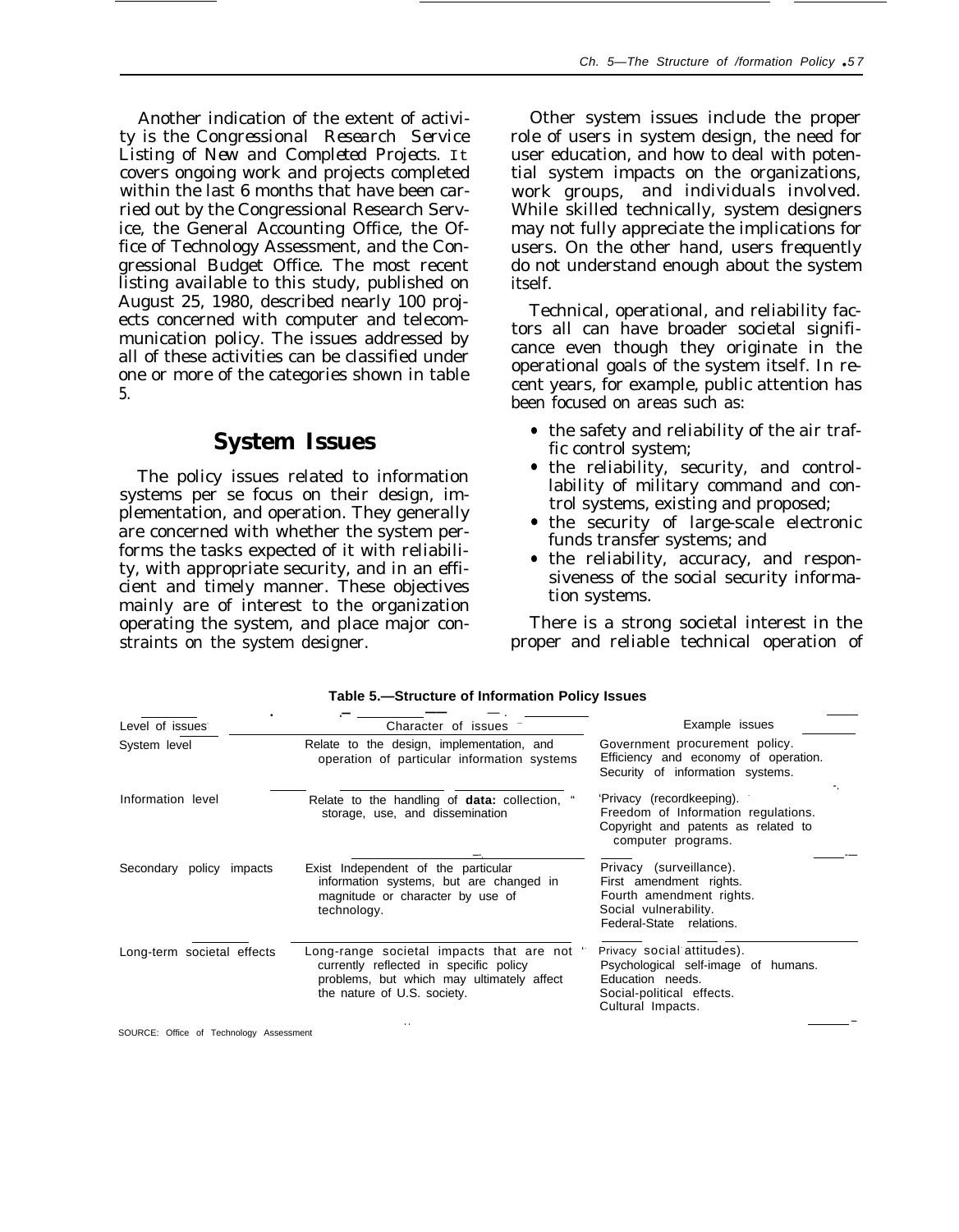each of the systems cited above, and potentially high costs to society if they fail. The public policy issues that arise are those associated with the formulation of a framework within which to develop the systems, to establish accountability for their design and operation, to assign responsibility for correcting their defects, and to mitigate the impacts of system failures.

#### **Information Issues**

Various laws and regulations affect the use of information, independent of the particular technology employed in handling it. As we become more and more an "information society, " these legalities have a correspondingly greater impact on the activities of individuals and organizations. Since the laws and regulations arise from many sources and thus do not reflect a single coherent view of the role of information in society, they tend to conflict and to have unintended effects on the operation of information systems. Consequently, they can create unanticipated secondary effects.

The three differing fundamental values of information—commercial, private, and public-discussed in chapter 4 motivate the laws and regulations affecting information. Individual regulations or laws usually address only one aspect of information. Policy issues, then, arise from the inherent tensions between the particular values reflected in different laws. Congress is called on to establish equitable balances. For example:

• Freedom of information laws (reflecting public value) can conflict with individual or proprietary concerns (reflecting private values). For example, in serving the public interest, Government collects an extraordinary amount of information about citizens, businesses, and other types of organizations. Some of this information that theoretically has been available to the public by law for a long time has been protected, in fact, by the amount of effort required to retrieve it from manual recordkeeping systems.

Automated systems reduce the cost and time barriers to wider access to these public records, and thereby may accentuate the issue of the extent to which this information can and should be publicly available.

- As information becomes a more valuable commercial commodity, increasing tensions are arising between those who wish to sell it through new information services, and those who recommend that the Government take steps to prevent the social inequity that would possibly result from the increasing cost of access to information and the means to use it. For example, the conflict is likely to become heightened between the evolving role of the public libraries as seen by the librarians, and the new companies that wish to sell similar information services to the home. Related tensions stem from the competition between Government-collected data, made available through freedom of information laws, and commercial data services. In addition, commercially marketable information may invade privacy or proprietary rights.
- The controversy over the public v. the commercial value of information is exemplified by the present difficulty that the United States is having in formulating a consistent national position with respect to international negotiations concerning information transmission across borders. Laws have already been promulgated by several European nations restricting the flow of personal or corporate data across their borders.

Some positions taken by the United States appear to advocate the free flow of information on the premise that information is a public good, and therefore should be allowed to flow freely between countries. The United States appears to emphasize the commodityrelated aspects of information, maintaining that controls or restrictions are, in effect, restraint of trade. While this position would presumably allow U.S.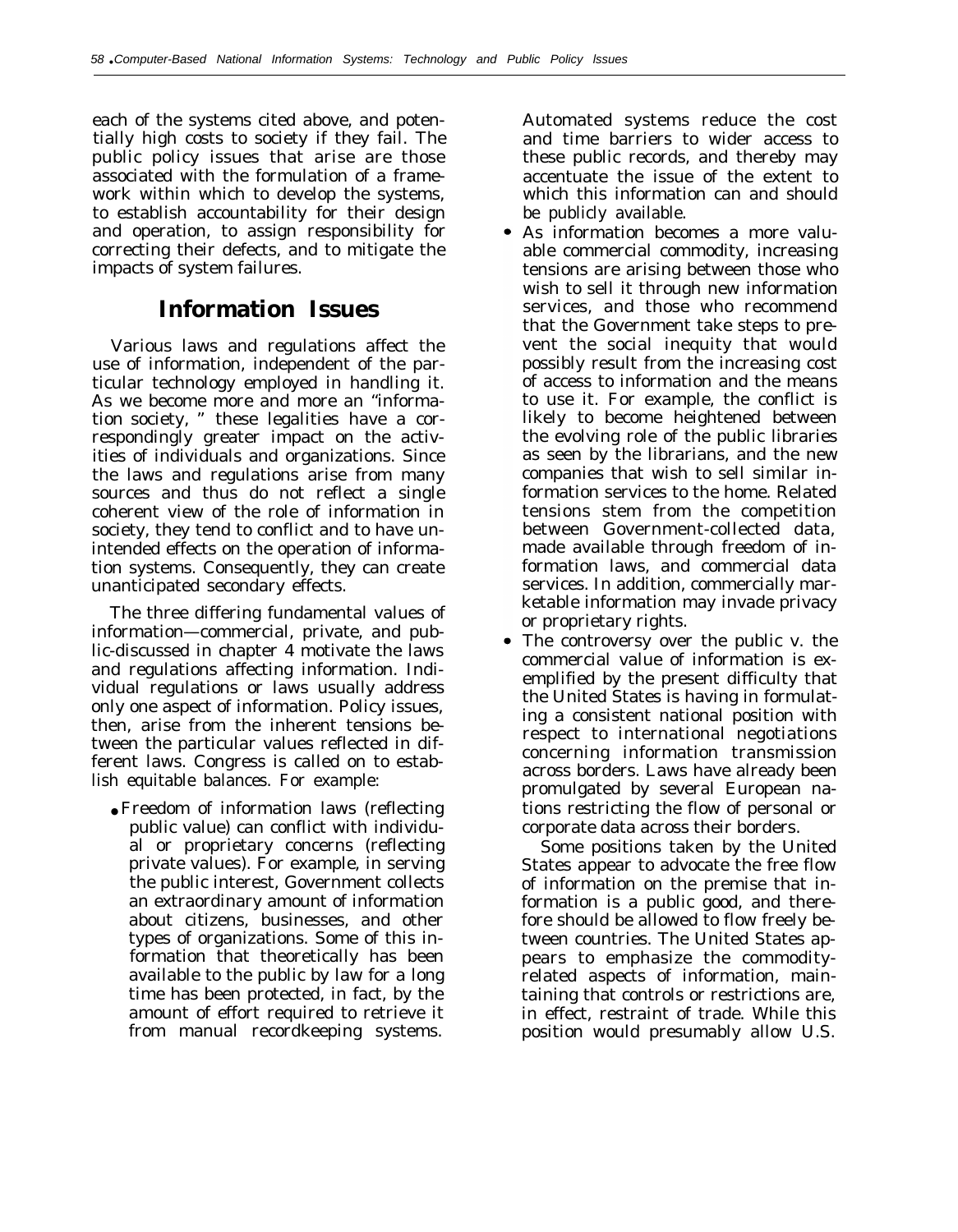multinational firms to more freely deliver and sell information services across borders, it may have adverse implications for the international protection of individual privacy.

### **Secondary Policy Impacts**

Computer-based information systems, by increasing the quantity of information collected, the efficiency of its collection and dissemination, its utility, and its ease of storage can cause qualitative changes in the behavior of Government, individuals, and organizations as well as in the nature of traditional conflicts. Thus, the use of automated information systems can have secondary effects on policy problems that have existed for years, and which in many ways are independent of the technology. Because much more information can be obtained, handled, processed, and distributed so much faster, old problems are not merely exacerbated, but new ones are created.

For example, the increased scale and presumed efficiency of automated criminal justice recordkeeping intensifies the tension society has always experienced between the needs of law enforcement and the individual rights of citizens. Similarly, the tendency of the technology to encourage centralized record systems creates problems of Federal/State relationships, a particularly touchy issue in law enforcement. Some experts believe this centralization trend could reverse through the use of smaller computers with distributed data bases. The OTA study of the National Crime Information Center Computerized Criminal History system, being conducted in parallel with this study, examines this set of issues and relationships in detail.

Electronic mail will once more raise issues of the inviolability of the mail. The rules governing access are different for letters and for telegrams. Which will take precedence in the new environment? Will the first amendment rights enjoyed by the printed news media or the tradition of the Federal Communications Commission's regulation of content be the pattern for protecting the new electronic information media?

Ongoing issues such as privacy, security, and social equity are still not resolved. Electronic funds transfer (EFT), by changing the scale and nature of information collection and storage in an environment of accelerating institutional changes in the industry, may be forcing the reconsideration of such issues in a totally new technological context. The OTA study of EFT, being conducted in parallel, examines these issues in greater detail.

Computers may not only cause policy problems but may also be useful in solving them, and information systems may have policy impacts that mitigate or enhance the resolution of other policy conflicts. For example, it has been suggested that a central computer file containing information about citizens and employable aliens would be useful in verifying employability while avoiding the complicated problems created by a national I.D. card. (This suggestion is not intended to be an endorsement of such a system. ) Transmitting electronic mail in a coded form (encryption) could help resolve social concerns over wiretapping or mail tampering. Services available through EFT, such as check authorization/guarantee and debit cards, can facilitate payment by other means than cash and thereby provide an additional convenience to customers.

## **Long-Term Societal Effects**

Social scientists engaged in futures studies have suggested that the information revolution, spurred both by advances in computers and communication and by the changing role of information in U.S. society, will have profound long-term effects as dramatic as those caused by the invention of the printing press.

While such effects may, in fact, be socially significant in the long term, they are also the most difficult to predict and to relate direct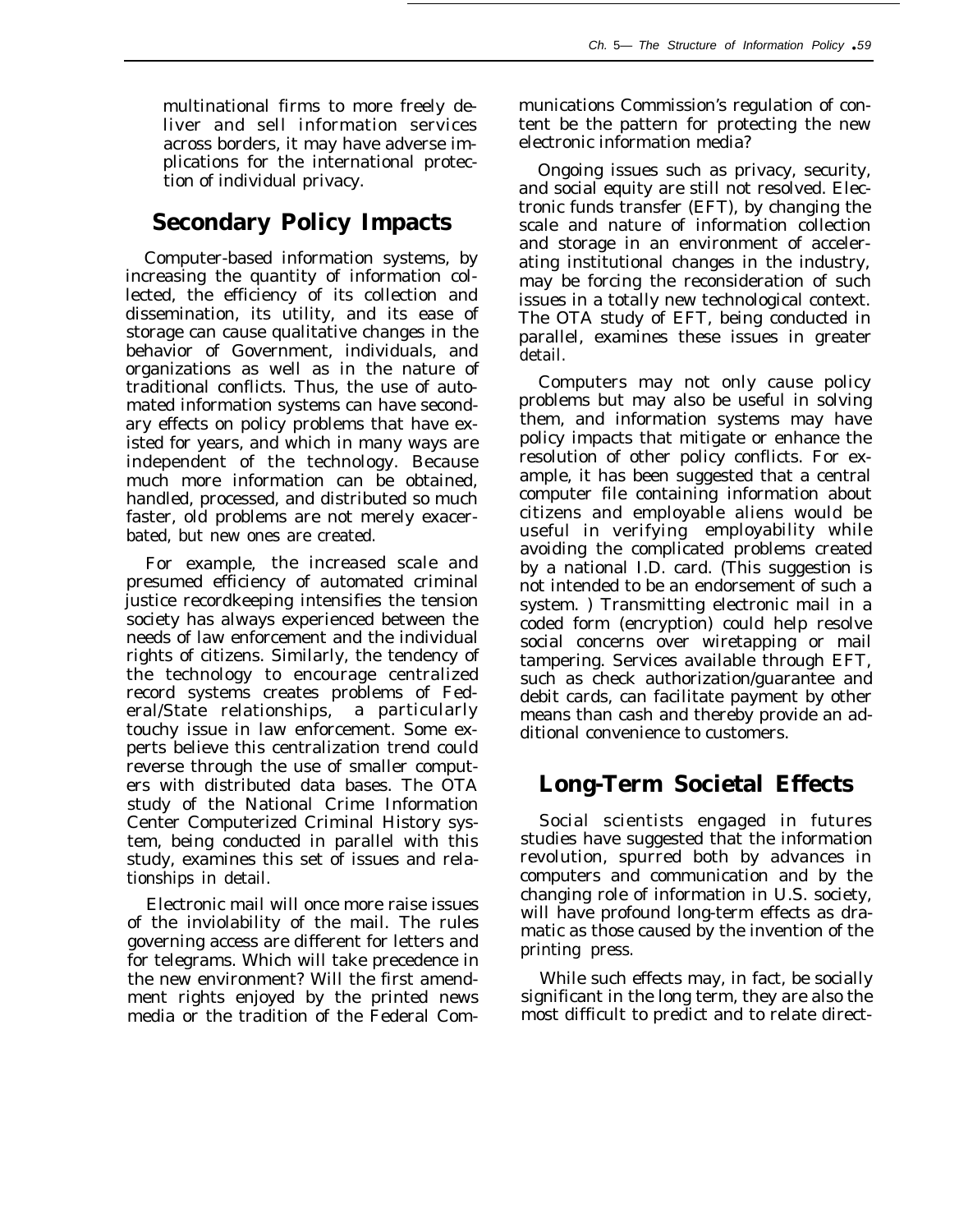ly to particular public policy choices. For example:

- . The nature of societal values attached to privacy in the United States may change if larger and more ubiquitous information systems gradually remove the ability of individuals to hide their private activities. The permanency of data storage and ease of recall can limit a criminal's ability to start over with a clean slate. It has been pointed out that the possession by large organizations of personal data on individuals enhances the power, real or perceived, of the organization over the person.<sup>78</sup>These and similar effects may increase the suspicion some citizens have of large organizations –business, labor, or Government—and thus erode social cooperation and a personal sense of well-being.
- The self-image held by humans of their uniqueness, distinguished by their ability to think, may be threatened by the association with machines that increasingly demonstrate apparent characteristics of intelligence.<sup>9</sup> Computer scientists disagree about whether truly "intelligent" systems can ever be built. In the creation of social attitudes, however, the perception of machine omnipotence may be as important as reality. The best chess machines already can beat 99.5 percent of human players.

One effect of such a perception may be to increase the uncritical reliance on computers. <sup>10</sup> The general public's unquestioning acceptance of computer output has concerned computer experts for many years, and may be a contributing factor in criminal acts that use computer-generated information to establish credibility.

● Just as the printing press, by stimulating literacy and speeding the flow of ideas, supported the Renaissance and the transition from medieval society to the age of enlightenment, so the new information systems could profoundly transform the social and political environment of U.S. and world society. Indeed television and sophisticated computer-based polling technology have already had observable effects on the political processes in the United States. Third World leaders calling in UNESCO for a "new world information order" express the belief that information technology will have a central influence on the social and economic development of their countries as well as on international relationships.

● The effects of information technology on culture have received little stud-y. Years ago, the noted Canadian economic historian Harold Adams Innes (and later his student, Marshall McLuhan) discussed the profound effects on cultural biases exerted by the forms in which information is communicated.  $1112$ 

Scholarly opinions differ concerning the nature of these effects. Some see in broadcast television a lowering of social values and a reduction in literacy, a debasing of culture resulting from mass communication. However, a single television broadcast of a Metropolitan Opera performance reaches more viewers than have attended the Met in all its years of existence. Has "Sesame Street" improved the educational level of its viewers, or has it conditioned young children to a short attention span and to an orientation toward learning as entertainment, unsuitable for serious academic work?

This overview study has not attempted to address in detail these broader questions. The conflicts and problems are only identified here. Given the potential for significant social change, good or bad, research funded publicly, privately, or in some jointly

<sup>7</sup> Laudon, op. cit.

<sup>8</sup>Westin and Baker, op. cit.

<sup>&#</sup>x27;S. Turkle, "Computer as Rorschach, " Society, vol. 17, No. 2, January/February 1980, pp. 15-24.

<sup>&#</sup>x27;OJ. Weizenbaum, *Computer Power and Human Reason* (San Francisco: W. H. Freeman& Co., 1976).

<sup>———-&</sup>lt;br><sup>1</sup>House of Representatives, op. cit.

<sup>1&#</sup>x27;Turkle, op. cit.